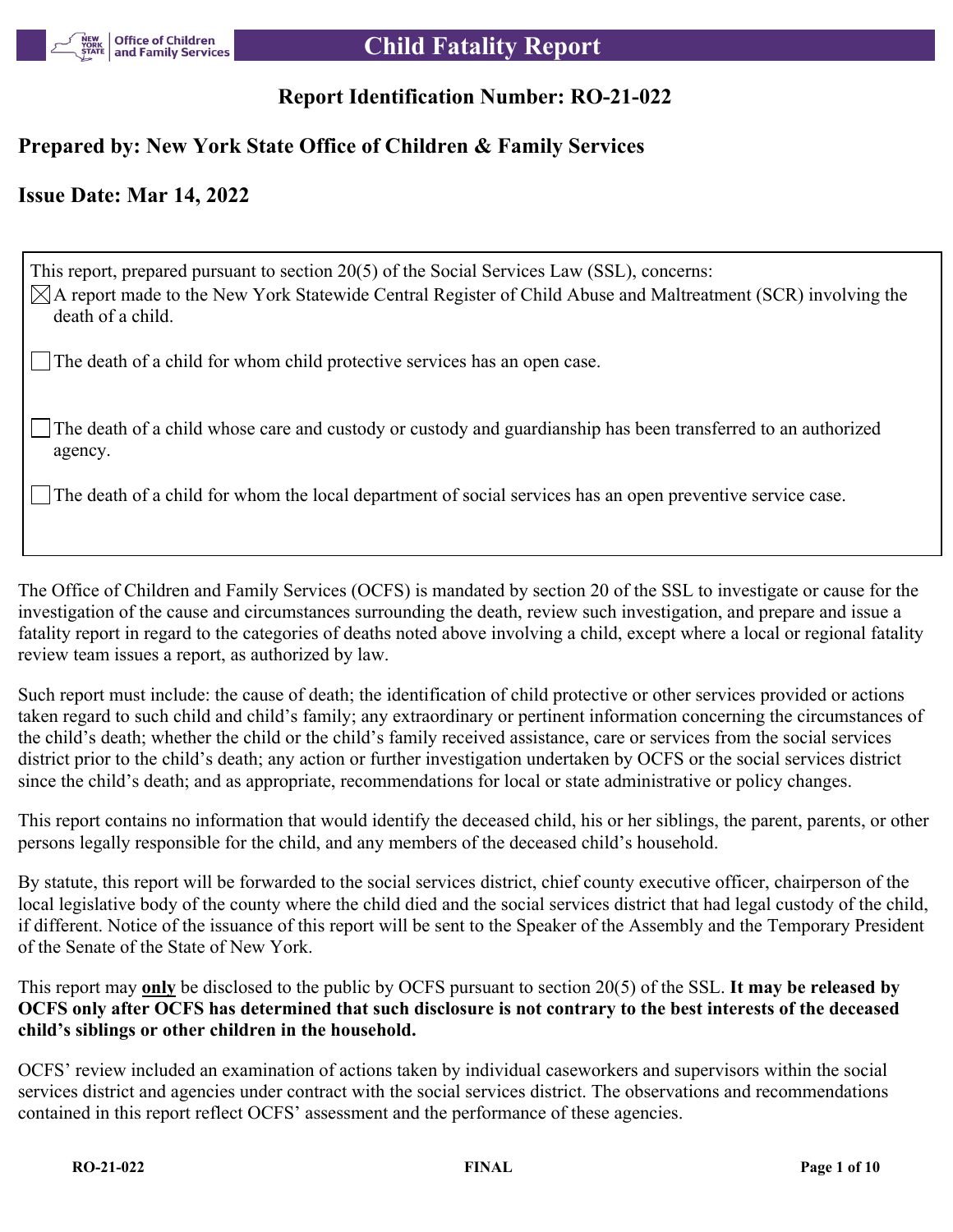

# **Abbreviations**

| <b>Relationships</b>                                 |                                                                       |                                       |  |  |  |
|------------------------------------------------------|-----------------------------------------------------------------------|---------------------------------------|--|--|--|
| <b>BM-Biological Mother</b>                          | <b>SM-Subject Mother</b>                                              | SC-Subject Child                      |  |  |  |
| <b>BF-Biological Father</b>                          | SF-Subject Father                                                     | OC-Other Child                        |  |  |  |
| MGM-Maternal Grand Mother                            | <b>MGF-Maternal Grand Father</b>                                      | FF-Foster Father                      |  |  |  |
| PGM-Paternal Grand Mother                            | PGF-Paternal Grand Father                                             | DCP-Day Care Provider                 |  |  |  |
| MGGM-Maternal Great Grand Mother                     | MGGF-Maternal Great Grand Father                                      | PGGF-Paternal Great Grand Father      |  |  |  |
| PGGM-Paternal Great Grand Mother                     | MA/MU-Maternal Aunt/Maternal Uncle PA/PU-Paternal Aunt/Paternal Uncle |                                       |  |  |  |
| <b>FM-Foster Mother</b>                              | <b>SS-Surviving Sibling</b>                                           | <b>PS-Parent Sub</b>                  |  |  |  |
| CH/CHN-Child/Children                                | <b>OA-Other Adult</b>                                                 |                                       |  |  |  |
|                                                      | Contacts                                                              |                                       |  |  |  |
| <b>LE-Law Enforcement</b>                            | <b>CW-Case Worker</b>                                                 | CP-Case Planner                       |  |  |  |
| Dr.-Doctor                                           | ME-Medical Examiner                                                   | <b>EMS-Emergency Medical Services</b> |  |  |  |
| DC-Day Care                                          | FD-Fire Department                                                    | <b>BM-Biological Mother</b>           |  |  |  |
| <b>CPS-Child Protective Services</b>                 |                                                                       |                                       |  |  |  |
|                                                      | <b>Allegations</b>                                                    |                                       |  |  |  |
| <b>FX-Fractures</b>                                  | <b>II-Internal Injuries</b>                                           | L/B/W-Lacerations/Bruises/Welts       |  |  |  |
| S/D/S-Swelling/Dislocation/Sprains                   | C/T/S-Choking/Twisting/Shaking                                        | B/S-Burns/Scalding                    |  |  |  |
| P/Nx-Poisoning/ Noxious Substance                    | <b>XCP-Excessive Corporal Punishment</b>                              | PD/AM-Parent's Drug Alcohol Misuse    |  |  |  |
| CD/A-Child's Drug/Alcohol Use                        | <b>LMC-Lack of Medical Care</b>                                       | <b>EdN-Educational Neglect</b>        |  |  |  |
| <b>EN-Emotional Neglect</b>                          | <b>SA-Sexual Abuse</b>                                                | M/FTTH-Malnutrition/Failure-to-thrive |  |  |  |
| IF/C/S-Inadequate Food/ Clothing/<br>Shelter         | <b>IG-Inadequate Guardianship</b>                                     | LS-Lack of Supervision                |  |  |  |
| Ab-Abandonment                                       | OTH/COI-Other                                                         |                                       |  |  |  |
|                                                      | <b>Miscellaneous</b>                                                  |                                       |  |  |  |
| <b>IND-Indicated</b>                                 | UNF-Unfounded                                                         | SO-Sexual Offender                    |  |  |  |
| Sub-Substantiated                                    | Unsub-Unsubstantiated                                                 | <b>DV-Domestic Violence</b>           |  |  |  |
| LDSS-Local Department of Social                      | <b>ACS-Administration for Children's</b>                              | NYPD-New York City Police             |  |  |  |
| Service                                              | Services                                                              | Department                            |  |  |  |
| PPRS-Purchased Preventive<br>Rehabilitative Services | TANF-Temporary Assistance to Needy<br>Families                        | FC-Foster Care                        |  |  |  |
| MH-Mental Health                                     | <b>ER-Emergency Room</b>                                              | <b>COS-Court Ordered Services</b>     |  |  |  |
| <b>OP-Order of Protection</b>                        | <b>RAP-Risk Assessment Profile</b>                                    | FASP-Family Assessment Plan           |  |  |  |
| <b>FAR-Family Assessment Response</b>                | Hx-History                                                            | Tx-Treatment                          |  |  |  |
| <b>CAC-Child Advocacy Center</b>                     | PIP-Program Improvement Plan                                          | yo-year(s) old                        |  |  |  |
| <b>CPR-Cardiopulmonary Resuscitation</b>             | ASTO-Allowing Sex Abuse to Occur                                      |                                       |  |  |  |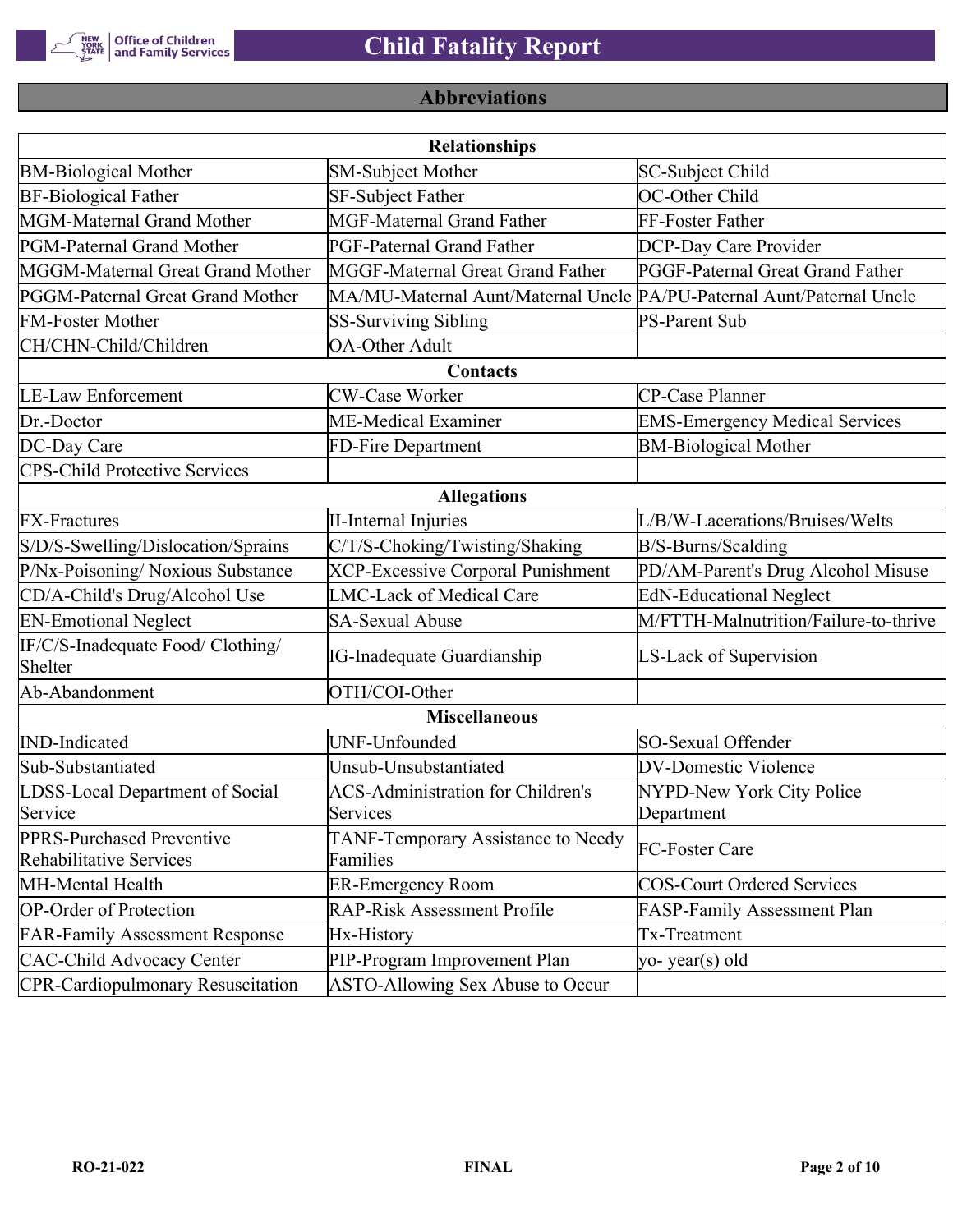### **Case Information**

**Report Type:** Child Deceased **Jurisdiction:** Monroe **Date of Death:** 09/27/2021

**Age:** 4 year(s) **Gender:** Female **Initial Date OCFS Notified:** 09/27/2021

#### **Presenting Information**

Monroe County Department of Human Services (MCDHS) received an SCR report which alleged the 4-year-old child (SC) was playing on an electronic device and drinking ginger ale. The child approached her mother (SM) and made a noise. The child was pale in color and her lips were purple. The mother called 911 and initiated CPR. First responders arrived, took over CPR, and transported the child to the hospital by ambulance where she was pronounced dead. The child was otherwise healthy, and the mother had no explanation for the child's death. The maternal grandmother (MGM) who lived in the home was also named as a subject of the report. The 14-year-old cousin (OC), and maternal aunt (OA) had unknown roles.

#### **Executive Summary**

This report concerns the death of a 4-year-old child which occurred while in the care of her mother and maternal grandmother on 9/27/2021.

The child had developmental delays and was non-verbal. On 9/25/2021, the child displayed signs of illness and had a fever and began vomiting. The mother treated the child's symptoms with over-the-counter medication on 9/25/2021, 9/26/2021, and 9/27/2021 with improved symptoms. On 9/27/2021, the child was drinking ginger ale and indicated to the mother she wanted more. The mother got up to get the child more to drink and heard her moan and turned and saw her eyes had rolled back in her head. The mother immediately called 911 and the child was transported to the hospital where she was pronounced dead.

The grandmother, cousin, and aunt were interviewed and confirmed the child had displayed signs of illness and appeared fine following treatment from the mother. The grandmother and cousin lived in the home and were present at different times throughout the days the child was displaying signs of illness. The aunt did not live in the home, though visited often. The aunt was not present in the home when the child was sick. The grandmother, cousin, and aunt disclosed no concerns for the care of the child by the mother. The father was incarcerated and MCDHS contacted him by phone. The father disclosed no concerns for the mother's care of the child.

The doctor treating the child in the hospital informed MCDHS the child had a respiratory illness and the information provided by the mother was consistent with her symptoms. The child displayed no signs of abuse or maltreatment and was in cardiac arrest upon arrival at the hospital and was later pronounced dead.

The medical examiner could not confirm a preliminary cause of death and confirmed the child displayed no signs of abuse or maltreatment. The final autopsy was pending at the time this report was written.

The allegations of DOA/Fatality and Inadequate Guardianship were pending, and the investigation remained open at the time this report was written. Bereavement services were offered to the family and declined by all parties.

# **Findings Related to the CPS Investigation of the Fatality**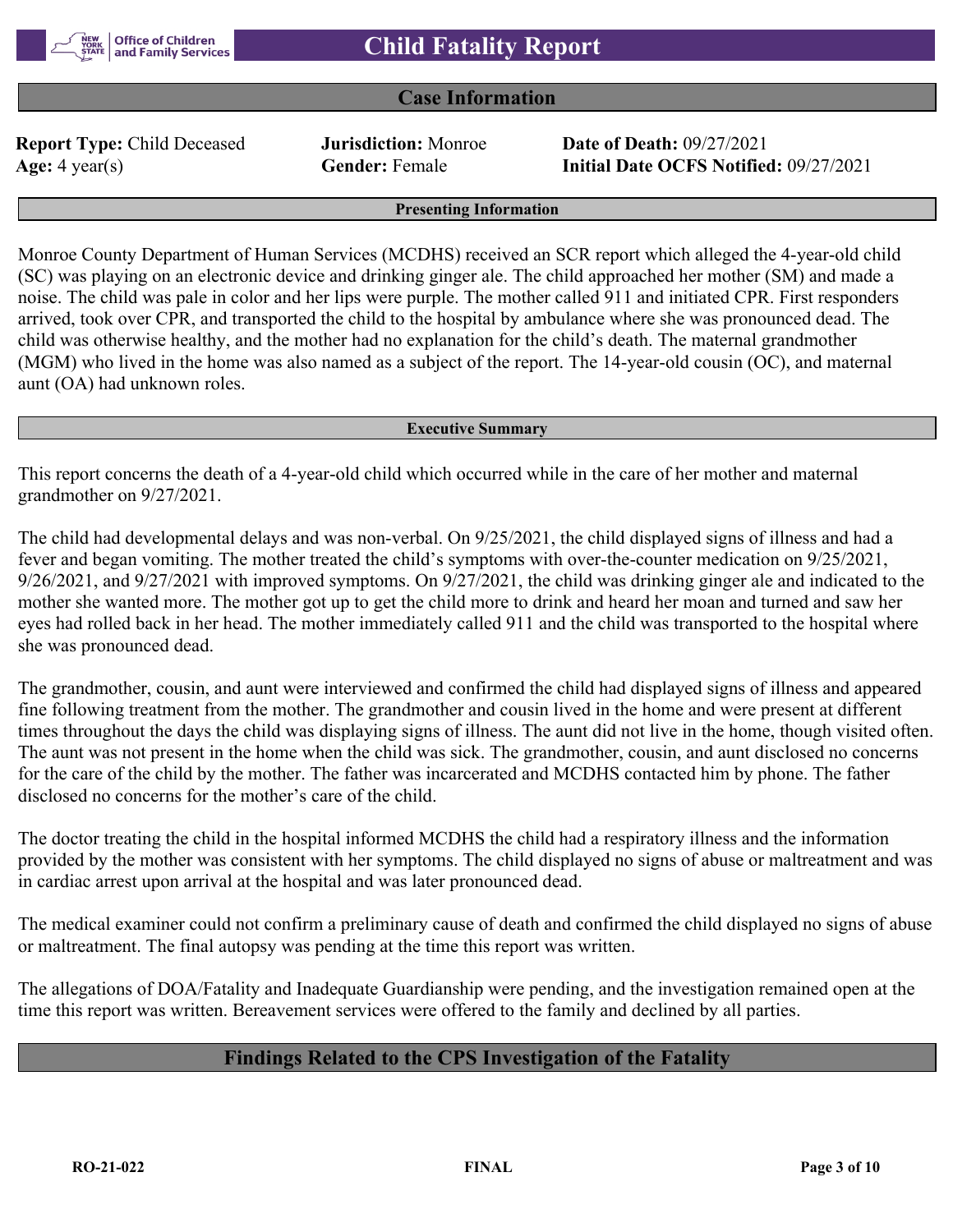

#### **Safety Assessment:**

 **Was sufficient information gathered to make the decision recorded on the:**

| <b>Approved Initial Safety Assessment?</b><br>$\circ$                                                                                                                                       | Yes                                                         |
|---------------------------------------------------------------------------------------------------------------------------------------------------------------------------------------------|-------------------------------------------------------------|
| Safety assessment due at the time of determination?<br>$\circ$                                                                                                                              | N/A                                                         |
| Was the safety decision on the approved Initial Safety Assessment Yes<br>appropriate?                                                                                                       |                                                             |
| Determination:                                                                                                                                                                              |                                                             |
| Was sufficient information gathered to make determination(s) for The CPS report had not yet been<br>all allegations as well as any others identified in the course of the<br>investigation? | determined at the time this Fatality report<br>was written. |
| Was the determination made by the district to unfound or<br>indicate appropriate?                                                                                                           | N/A                                                         |
| <b>Explain:</b>                                                                                                                                                                             |                                                             |
| The investigation remained open at the time this report was written.                                                                                                                        |                                                             |
| Was the decision to close the case appropriate?                                                                                                                                             | N/A                                                         |
| Was casework activity commensurate with appropriate and relevant<br>statutory or regulatory requirements?                                                                                   | Yes                                                         |
| Was there sufficient documentation of supervisory consultation?                                                                                                                             | Yes, the case record has detail of the<br>consultation.     |

# **Explain:**

The case record contains detailed supervisory consultation throughout the investigation.

**Required Actions Related to the Fatality**

Are there Required Actions related to the compliance issue(s)?  $\Box$  Yes  $\Box$  No

# **Fatality-Related Information and Investigative Activities**

|                                                                        | <b>Incident Information</b>   |              |  |  |
|------------------------------------------------------------------------|-------------------------------|--------------|--|--|
| <b>Date of Death: 09/27/2021</b>                                       | <b>Time of Death: Unknown</b> |              |  |  |
| Time of fatal incident, if different than time of death:               |                               | 11:30 AM     |  |  |
| County where fatality incident occurred:                               |                               | Monroe       |  |  |
| Was 911 or local emergency number called?                              |                               | Yes          |  |  |
| Time of Call:                                                          |                               | Unknown      |  |  |
| Did EMS respond to the scene?                                          |                               | <b>Yes</b>   |  |  |
| At time of incident leading to death, had child used alcohol or drugs? |                               | N/A          |  |  |
| $RO-21-022$                                                            | <b>FINAL</b>                  | Page 4 of 10 |  |  |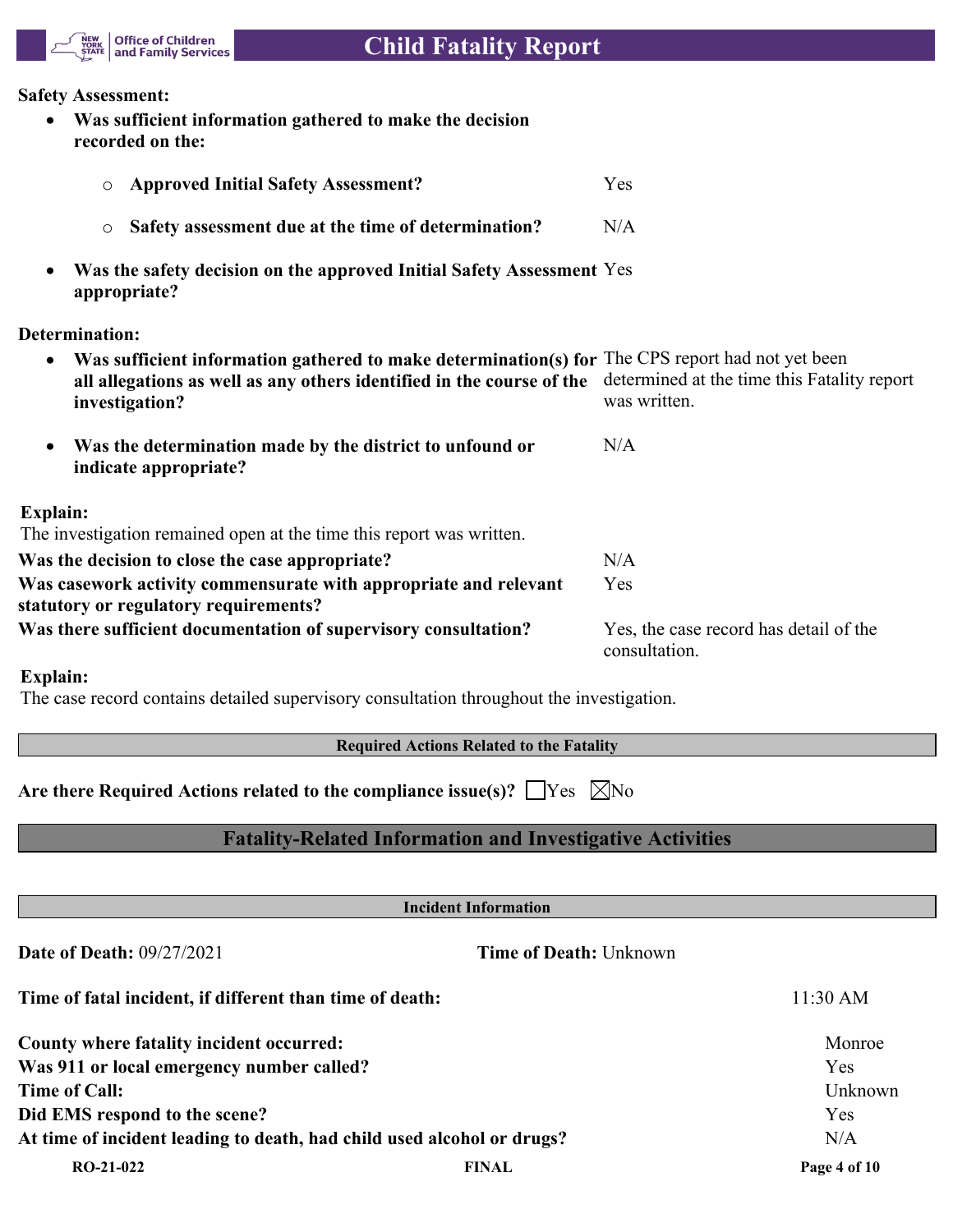

### **Child's activity at time of incident:**

| Sleepin |
|---------|
| Playing |
| Other   |

| $\Box$ Sleeping | $\sqrt{\frac{1}{1}}$ Working | Driving / Vehicle occupant |
|-----------------|------------------------------|----------------------------|
| $\Box$ Playing  | $\boxtimes$ Eating           | Unknown                    |

# **Did child have supervision at time of incident leading to death?** Yes

**At time of incident was supervisor impaired?** Not impaired.

# **At time of incident supervisor was:**

| Distracted |
|------------|
|------------|

| Absent

Asleep  $\boxtimes$  Other: **Preparing food** 

# **Total number of deaths at incident event:**

**Children ages 0-18:** 1

**Adults:** 0

### **Household Composition at time of Fatality**

| <b>Household</b>           | Relationship                  | Role                | Gender | Age          |
|----------------------------|-------------------------------|---------------------|--------|--------------|
| Deceased Child's Household | Deceased Child                | Alleged Victim      | Female | $4$ Year(s)  |
| Deceased Child's Household | Grandparent                   | Alleged Perpetrator | Female | 71 Year(s)   |
| Deceased Child's Household | Mother                        | Alleged Perpetrator | Female | $39$ Year(s) |
| Deceased Child's Household | Other Adult - Mother's aunt   | No Role             | Female | $50$ Year(s) |
| Deceased Child's Household | Other Child - Maternal cousin | No Role             | Female | 14 Year(s)   |
| Other Household 1          | Father                        | No Role             | Male   | $38$ Year(s) |

#### **LDSS Response**

MCDHS received the SCR report, informed the DA and ME of their involvement, and coordinated their response with LE. MCDHS met LE at the hospital to interview the SM.

The SM stated the SC was diagnosed with a blood disorder, was born premature, and was limited verbally. The SM stated the SC showed signs of illness beginning on 9/25/2021. The SC took a nap, in the afternoon and had a fever and began vomiting in the evening. The SM administered over the counter medication and the SC's symptoms improved. The SM continued to treat the SC's symptoms throughout 9/26/2021 and 9/27/2021. On 9/27/2021, the SC appeared to be improving and was eating and drinking more. The SC was playing with an electronic device and drinking ginger ale. The SC indicated to the SM she wanted more and the SM stated she got up to get the SC more then heard the SC moan and watched her eyes roll back in her head. The SM immediately called 911 and the SC was transported to the hospital by ambulance. In a later interview, the SM admitted to seeing the SC's lips appearing bluish in color throughout the day of 9/27/2021 and attributed the discoloration to the over-the-counter medication she was administering to the SC.

MCDHS interviewed the doctor that treated the SC upon her arrival at the hospital. MCDHS was informed the SC had a respiratory illness and the SM's treatment was consistent with the symptoms the SC displayed. The SC arrived at the hospital in cardiac arrest and was pronounced dead after life saving interventions failed. The SC displayed no signs of trauma or injury.

The MGM, OC, and OA were interviewed in the home. The OA did not live in the home and had limited knowledge of the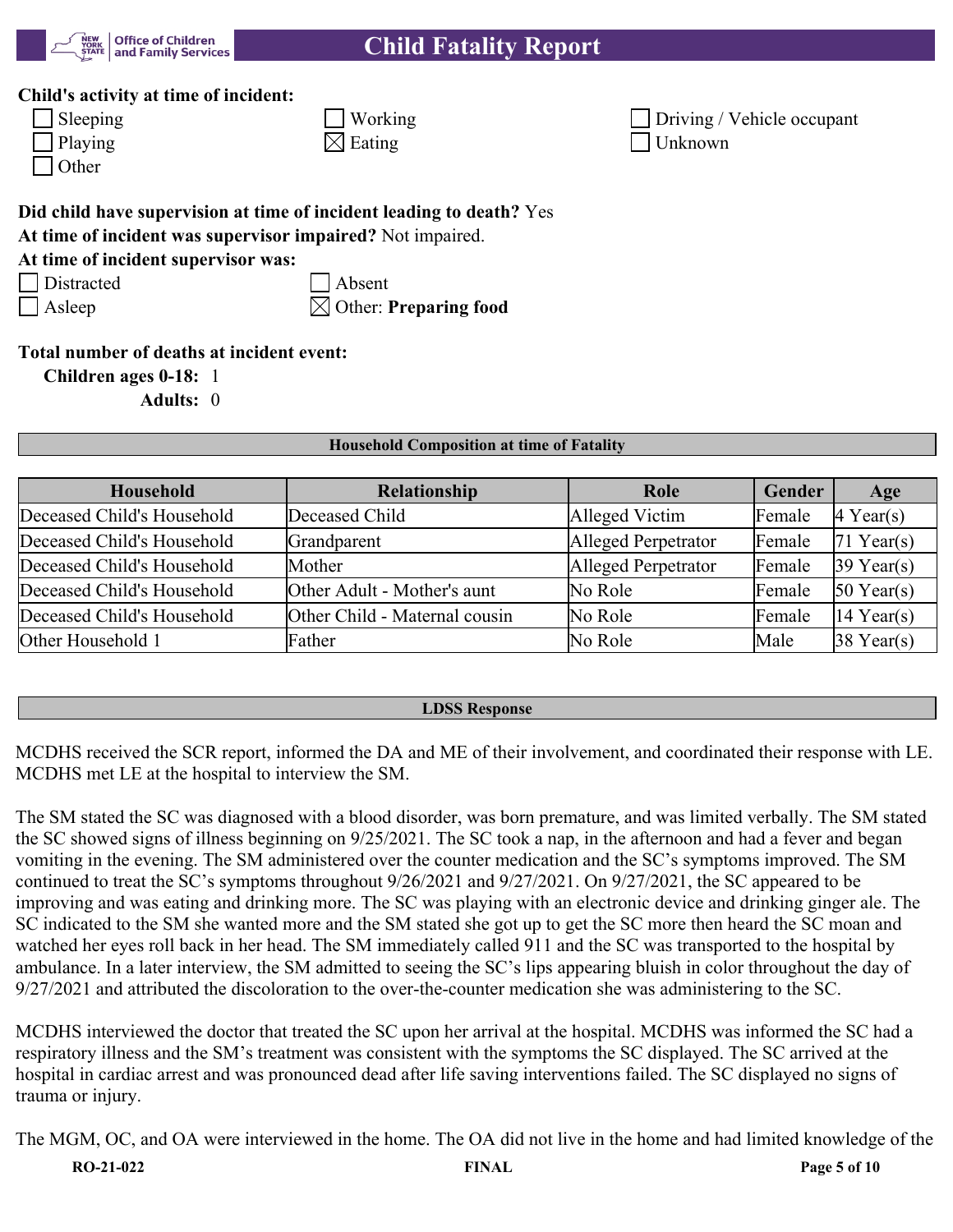

SC's illness prior to their death and disclosed no concerns for her in the care of the SM. The MGM disclosed the SC had some developmental delays and received intervention services through school. The MGM and OC confirmed the SC had displayed signs of illness though appeared fine after taking medication administered by the SM.

MCDHS spoke with the ME. The final autopsy was pending, and an official cause and manner of death were not yet available at the time this report was written. The SC displayed no signs of abuse or trauma during the preliminary autopsy.

The allegations of DOA/Fatality and Inadequate Guardianship against the SM and the MGM regarding the OC were pending, and the investigation remained open at the time this report was written. Bereavement services were offered to all family members and declined.

#### **Official Manner and Cause of Death**

**Official Manner:** Pending **Primary Cause of Death:** Pending **Person Declaring Official Manner and Cause of Death:** Medical Examiner

#### **Multidisciplinary Investigation/Review**

### **Was the fatality investigation conducted by a Multidisciplinary Team (MDT)?**Yes

### **Was the fatality referred to an OCFS approved Child Fatality Review Team?**Yes

**Comments:** Monroe County referred the case to their OCFS approved Child Fatality Review Team.

| <b>Alleged Victim(s)</b>                               | <b>Alleged Perpetrator(s)</b>               | Allegation(s)              | <b>Allegation</b><br><b>Outcome</b> |
|--------------------------------------------------------|---------------------------------------------|----------------------------|-------------------------------------|
| 058757 - Deceased Child, Female, 4<br>$\text{Year}(s)$ | $ 058758$ - Mother, Female, 39 Year(s)      | DOA / Fatality             | Pending                             |
| 058757 - Deceased Child, Female, 4<br>$\text{Year}(s)$ | $ 058758$ - Mother, Female, 39 Year(s)      | Inadequate<br>Guardianship | Pending                             |
| 058757 - Deceased Child, Female, 4<br>$\text{Year}(s)$ | 058760 - Grandparent, Female, 71<br>Year(s) | DOA / Fatality             | Pending                             |
| 058757 - Deceased Child, Female, 4<br>$\text{Year}(s)$ | 058760 - Grandparent, Female, 71<br>Year(s) | Inadequate<br>Guardianship | Pending                             |

**SCR Fatality Report Summary**

#### **CPS Fatality Casework/Investigative Activities**

|                                                     | Yes      | $\bf No$ | N/A | <b>Unable to</b><br><b>Determine</b> |
|-----------------------------------------------------|----------|----------|-----|--------------------------------------|
| All children observed?                              | $\times$ |          |     |                                      |
| When appropriate, children were interviewed?        | $\times$ |          |     |                                      |
| Alleged subject(s) interviewed face-to-face?        | $\times$ |          |     |                                      |
| All 'other persons named' interviewed face-to-face? | $\times$ |          |     |                                      |
| Contact with source?                                | $\times$ |          |     |                                      |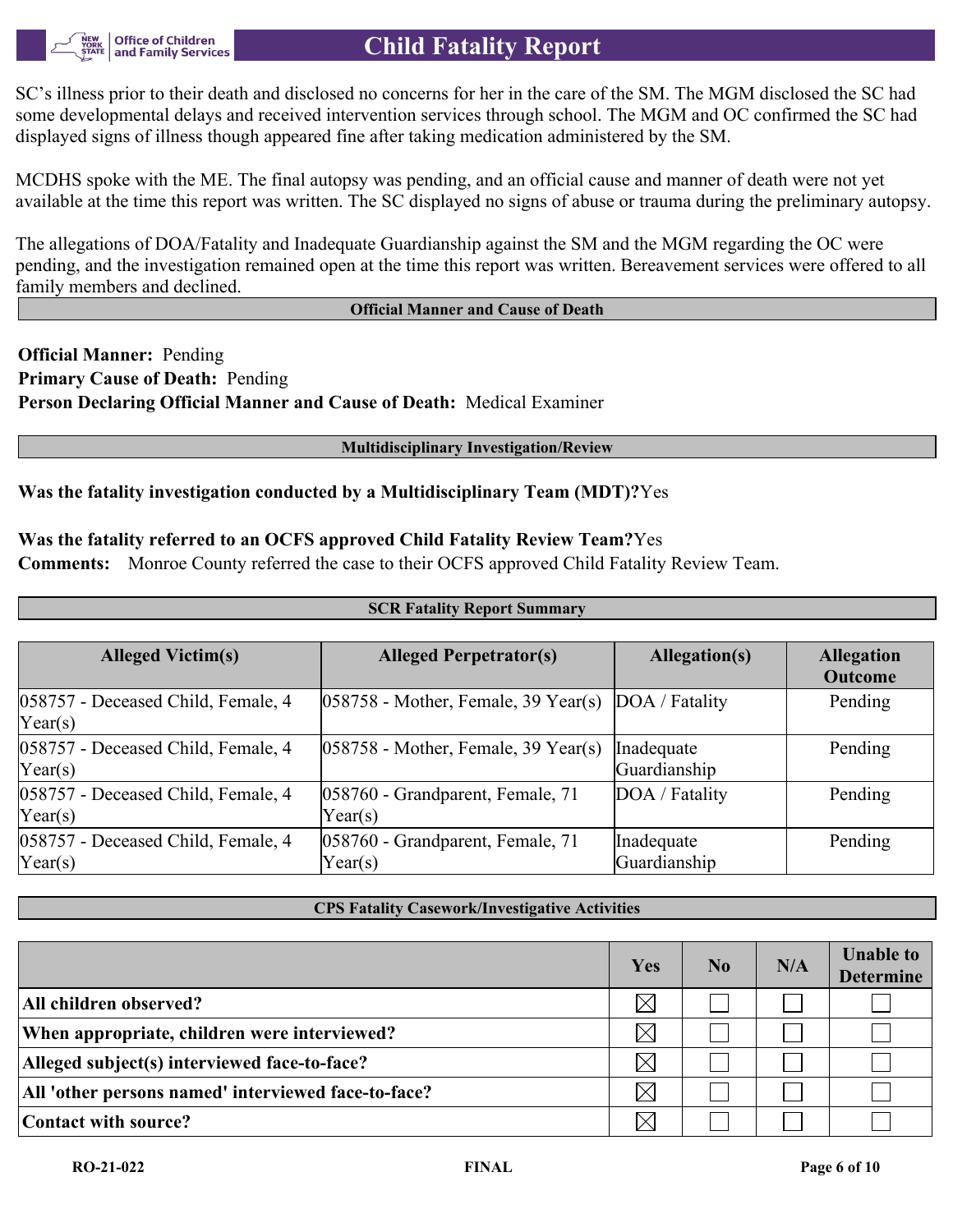| All appropriate Collaterals contacted?                                                                                                                                    | $\times$ |  |  |
|---------------------------------------------------------------------------------------------------------------------------------------------------------------------------|----------|--|--|
| Was a death-scene investigation performed?                                                                                                                                | X        |  |  |
| Was there discussion with all parties (youth, other household members,<br>and staff) who were present that day (if nonverbal, observation and<br>comments in case notes)? |          |  |  |
| Coordination of investigation with law enforcement?                                                                                                                       |          |  |  |
| Was there timely entry of progress notes and other required<br>documentation?                                                                                             |          |  |  |

### **Fatality Safety Assessment Activities**

|                                                                                                                                                                                                                                            | Yes         | No          | N/A         | <b>Unable to</b><br><b>Determine</b> |
|--------------------------------------------------------------------------------------------------------------------------------------------------------------------------------------------------------------------------------------------|-------------|-------------|-------------|--------------------------------------|
| Were there any surviving siblings or other children in the household?                                                                                                                                                                      | $\boxtimes$ |             |             |                                      |
| Was there an adequate assessment of impending or immediate danger to surviving siblings/other children in the<br>household named in the report:                                                                                            |             |             |             |                                      |
| Within 24 hours?                                                                                                                                                                                                                           | $\boxtimes$ |             |             |                                      |
| At 7 days?                                                                                                                                                                                                                                 | $\boxtimes$ |             |             |                                      |
| At 30 days?                                                                                                                                                                                                                                | $\boxtimes$ |             |             |                                      |
| Was there an approved Initial Safety Assessment for all surviving<br>siblings/ other children in the household within 24 hours?                                                                                                            | $\boxtimes$ |             |             |                                      |
| Are there any safety issues that need to be referred back to the local<br>district?                                                                                                                                                        |             | $\boxtimes$ |             |                                      |
|                                                                                                                                                                                                                                            |             |             |             |                                      |
| When safety factors were present that placed the surviving siblings/other<br>children in the household in impending or immediate danger of serious<br>harm, were the safety interventions, including parent/caretaker actions<br>adequate? |             |             | $\boxtimes$ |                                      |

### **Fatality Risk Assessment / Risk Assessment Profile**

|                                                                                                                                                             | Yes         | N <sub>0</sub> | N/A         | <b>Unable to</b><br><b>Determine</b> |
|-------------------------------------------------------------------------------------------------------------------------------------------------------------|-------------|----------------|-------------|--------------------------------------|
| Was the risk assessment/RAP adequate in this case?                                                                                                          |             |                | $\boxtimes$ |                                      |
| During the course of the investigation, was sufficient information<br>gathered to assess risk to all surviving siblings/other children in the<br>household? | $\boxtimes$ |                |             |                                      |
| Was there an adequate assessment of the family's need for services?                                                                                         | $\boxtimes$ |                |             |                                      |
| Did the protective factors in this case require the LDSS to file a petition<br>in Family Court at any time during or after the investigation?               |             | IX             |             |                                      |
| Were appropriate/needed services offered in this case                                                                                                       |             |                |             |                                      |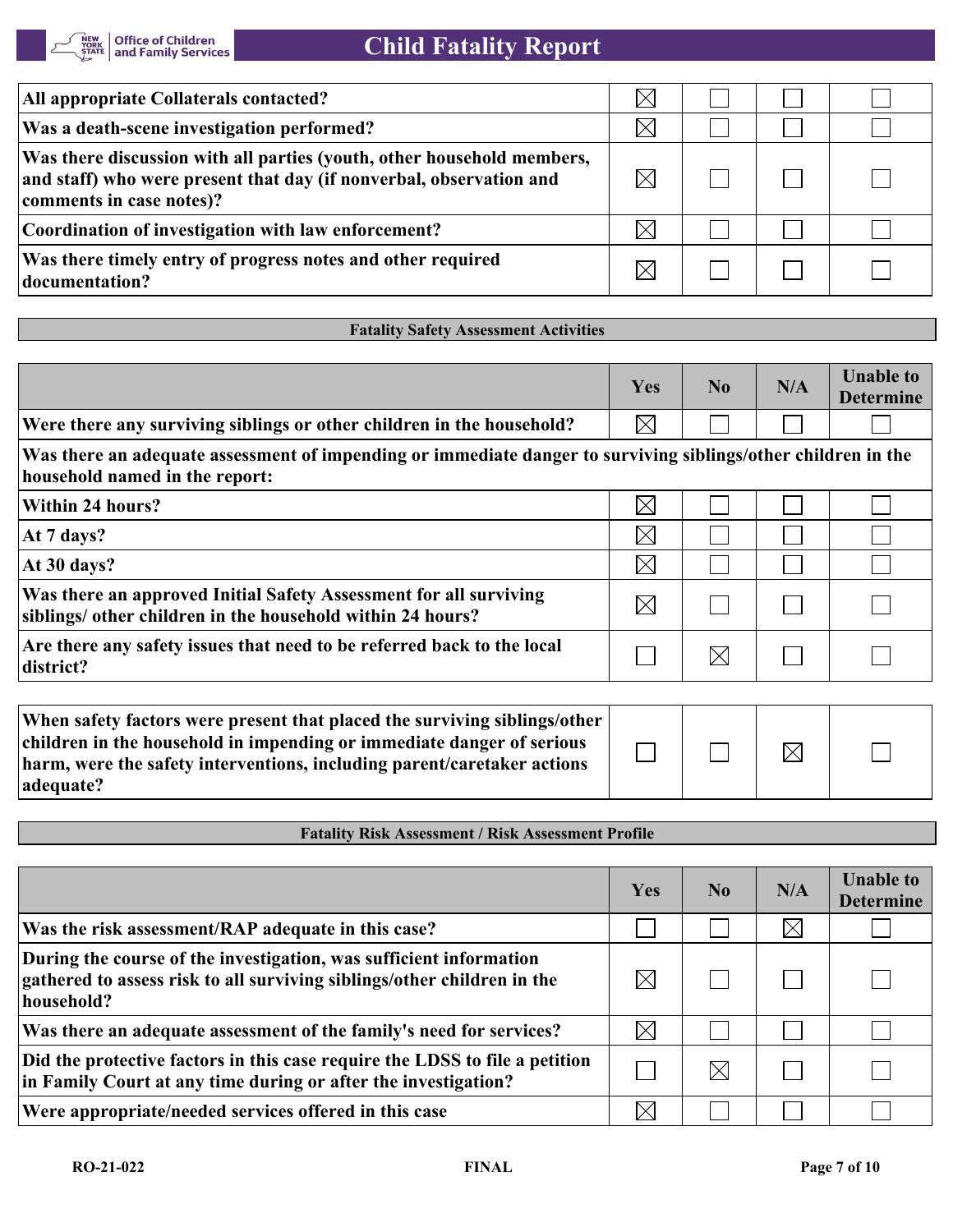

#### **Placement Activities in Response to the Fatality Investigation**

|                                                                                                                                                                                                       | Yes | N <sub>0</sub> | N/A | <b>Unable to</b><br><b>Determine</b> |
|-------------------------------------------------------------------------------------------------------------------------------------------------------------------------------------------------------|-----|----------------|-----|--------------------------------------|
| Did the safety factors in the case show the need for the surviving<br>siblings/other children in the household be removed or placed in foster<br>care at any time during this fatality investigation? |     | $\boxtimes$    |     |                                      |
| Were there surviving children in the household that were removed either<br>as a result of this fatality report / investigation or for reasons unrelated<br>to this fatality?                          |     | $\boxtimes$    |     |                                      |

**Legal Activity Related to the Fatality**

**Was there legal activity as a result of the fatality investigation?** There was no legal activity.

#### **Services Provided to the Family in Response to the Fatality Provided Offered, CDR Offered, Needed Not Services After but Unknown but N/A Lead to Offered Unavailable Death Refused if Used Referral**  $\boxtimes$ **Bereavement counseling**  $\Box$  $\boxtimes$  $\mathbb{R}^2$ **Economic support**  $\boxtimes$ **Funeral arrangements**  $\boxtimes$  $\overline{\phantom{0}}$ **Housing assistance**  $\boxtimes$ **Mental health services**  $\boxtimes$ **Foster care**  $\overline{a}$  $\mathcal{L}_{\mathcal{A}}$  $\overline{\phantom{a}}$  $\boxtimes$ **Health care**  $\overline{\phantom{0}}$  $\boxtimes$ **Legal services**  $\boxtimes$ **Family planning**  $\boxtimes$ **Homemaking Services**  $\Box$  $\boxtimes$ **Parenting Skills**  $\mathcal{L}$  $\boxtimes$ **Domestic Violence Services**  $\boxtimes$ **Early Intervention**  $\boxtimes$ **Alcohol/Substance abuse**  $\boxtimes$ **Child Care**  $\mathbf{I}$ **Intensive case management** Ξ  $\boxtimes$  $\mathbb{R}^2$  $\boxtimes$ **Family or others as safety resources**  $\boxtimes$ **Other**

**Were services provided to siblings or other children in the household to address any immediate needs and support**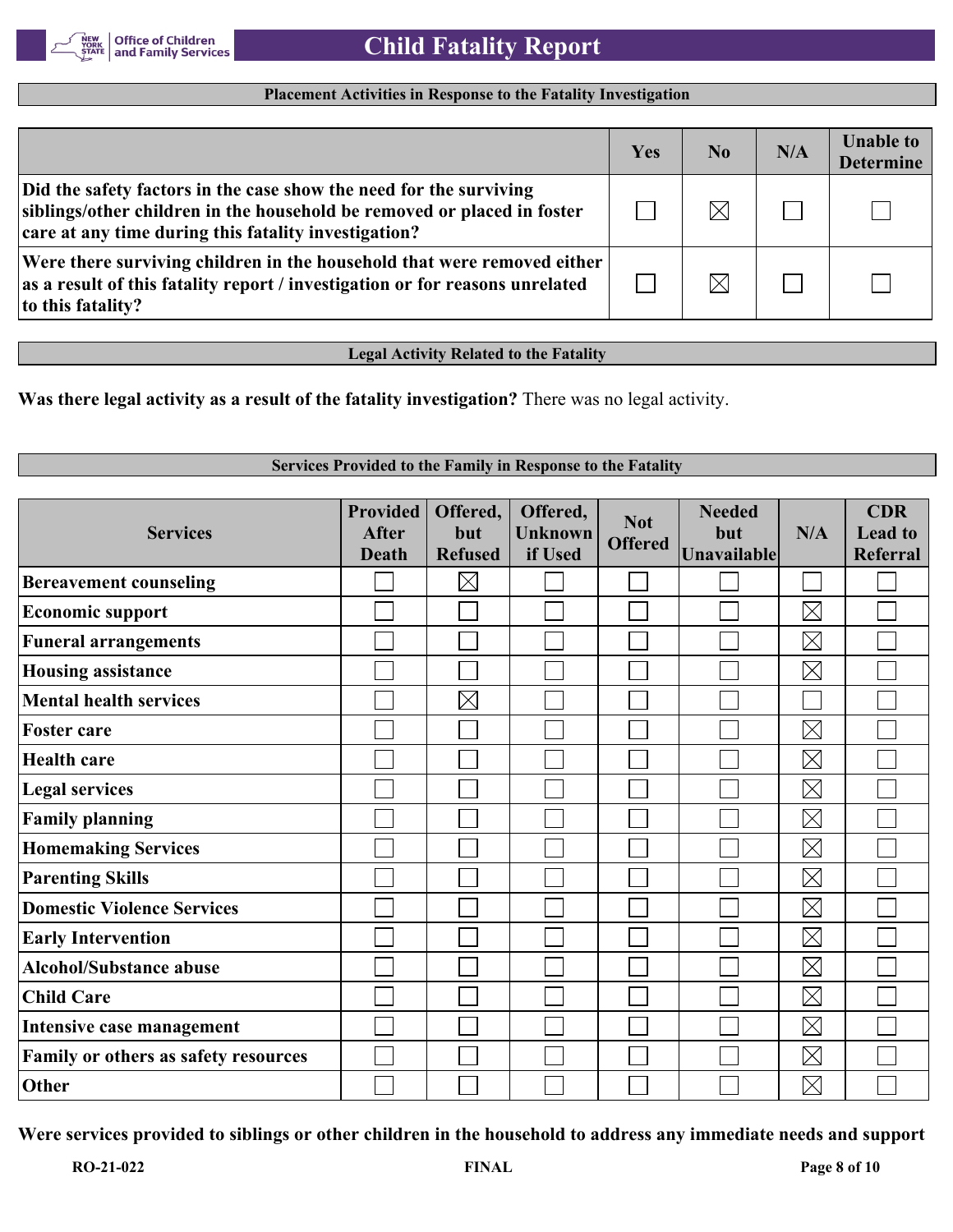

### **their well-being in response to the fatality?** No **Explain:**

Services were offered and declined on behalf of the OC.

# **Were services provided to parent(s) and other care givers to address any immediate needs related to the fatality?** No

**Explain:**

Services were offered to the adults in the home and declined.

# **History Prior to the Fatality**

#### **Child Information**

| Did the child have a history of alleged child abuse/maltreatment?                    | Nο  |
|--------------------------------------------------------------------------------------|-----|
| Was the child ever placed outside of the home prior to the death?                    | No  |
| Were there any siblings ever placed outside of the home prior to this child's death? | N/A |
| Was the child acutely ill during the two weeks before death?                         | No  |

# **CPS - Investigative History Three Years Prior to the Fatality**

There is no CPS investigative history in NYS within three years prior to the fatality.

### **CPS - Investigative History More Than Three Years Prior to the Fatality**

There was no CPS investigative history more than three years prior to the fatality. **Known CPS History Outside of NYS**

There was no known history outside of NYS.

**Preventive Services History**

The MGM received preventive services to assist with the truancy issues of the 14-year-old maternal cousin from 3/20/2019-5/6/2019. The child changed schools and prevention services were no longer required.

**Legal History Within Three Years Prior to the Fatality**

**Was there any legal activity within three years prior to the fatality investigation?** There was no legal activity

**Recommended Action(s)**

Are there any recommended actions for local or state administrative or policy changes?  $\Box$  Yes  $\boxtimes$  No